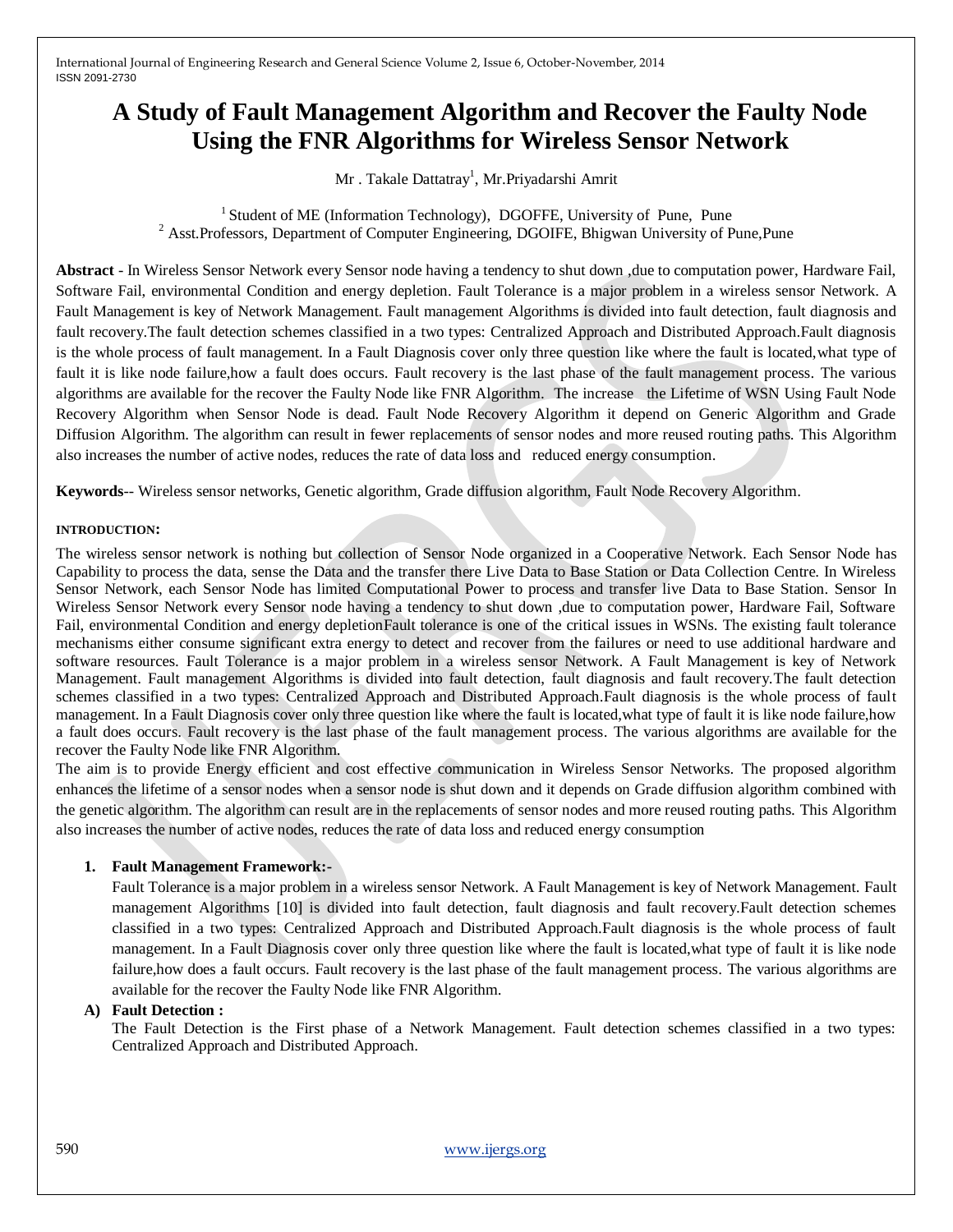# **a. Centralized Approach:**

In this Approach, Base Station Responsible for whole Network Management and Base Station have a unlimited Energy. A centralized framework called MANNA was presented in for fault management. In MANNA each Sensor node is assigned role of a manager and manager is collect the all information of every Sensor Node. Centralized approach provides good fault management while it is not suitable for large scale networks. Another drawback is that the central controller becomes a single point of data traffic concentration and hence consumes large amount of energy of the nodes. Third, this central controller becomes a single point of failure for the entire network.

## **b. Distributed Approach:**

In Distributed Approach, big Network is divided in small Network. Each Sub-Network has a Central manager and has detected the fault in the Network.In designed a distributed fault management framework called WSND iag to identify faulty node. In the Distributed Approach, some techniques are used like, Neighbour coordination, Clustering, Node level Measurement.

# **B) Fault Diagnosis:**

Fault diagnosis is the whole process of fault management. In a Fault Diagnosis cover only three question like where the fault is located,What type of fault it is like node failure,how does a fault occurs.The identification of root cause is the main task to repair the fault.

## **C) Fault Recovery:**

Fault Recovery is the last Phase of the Fault Management System and in this Phase Network is reconstructed. The identify the faulty node and replace it number of technique available

Song Jia et al. proposed a recovery algorithm [12] in 2013 based on minimum distance redundant node. We propose algorithm, Recover the sensor node using the Minimum Distance Redundant node Recovery algorithm. The MDRN algorithm is Applies on the sink node with unconstrained energy consumption which knows the locations of all active nodes and redundant nodes in the WSNs. Using algorithm will have great recovery accuracy and coverage quality and also increase a lifetime if the Wireless Sensor Network.

Rajashekhar Biradar in 2013 proposed [11] an Active node based Fault Tolerance using Battery power and Interference model (AFTBI) in WSN to identify the faulty nodes using battery power model and interference model. Fault tolerance against low battery power is designed through hand-off mechanism where in the faulty node selects the neighbouring node having highest power and transfers all the services that are to be performed by the faulty node to the selected neighbouring node. Fault tolerance against interference is provided by dynamic power level adjustment mechanism by allocating the time slot to all the neighbouring nodes. If a particular node wishes to transmit the sensed data, it enters active status and transmits the packet with maximum power; otherwise it enters into sleep status having minimum power that is sufficient to receive hello messages and to maintain the connectivity.

Ting Yang et al. in 2013 proposed [3] the novel rectification algorithms (greedy negative pressure push algorithm and dynamic local stitching algorithm) is proposed to cooperatively repair broken transmitting paths in Wireless Sensor Networks. Using adjacency information, Greedy negative pressure push algorithm can efficiently grow the transmitting path to achieve the minimum energy consumption for relays model. These algorithms only stitch broken fragments of the original path.

The main challenge in wireless sensor network is to improve the fault tolerance of each node and also provide an energy efficient fast data routing service. An energy efficient node fault diagnosis and recovery for wireless sensor networks is referred as fault tolerant multipath routing scheme for energy efficient wireless sensor network (FTMRS).The FTMRS is based on multipath data routing scheme. One shortest path is use for main data routing in FTMRS technique and other two backup paths are used as alternative path for faulty network and to handle the overloaded traffic on main channel shortest path data routing ensures energy efficient data routing.

 In Wireless Sensor Network all sensor nodes have the equal probability to fail and therefore the data delivery in sensor networks is inherently faulty and unpredictable. Most of the sensor network applications need reliable data delivery to sink instead of point-to-point reliability. Therefore, it is vital to provide fault tolerant techniques for distributed sensor network applications. Rehena, Z. et al. in 2013 presented [8] a robust recovery mechanism of nodes failure in a certain region of the network during data delivery. It dynamically finds new node to route data from source nodes to sink. The proposed algorithm is integrated easily in data delivery mechanisms where area failure in a certain geographical region is not considered. This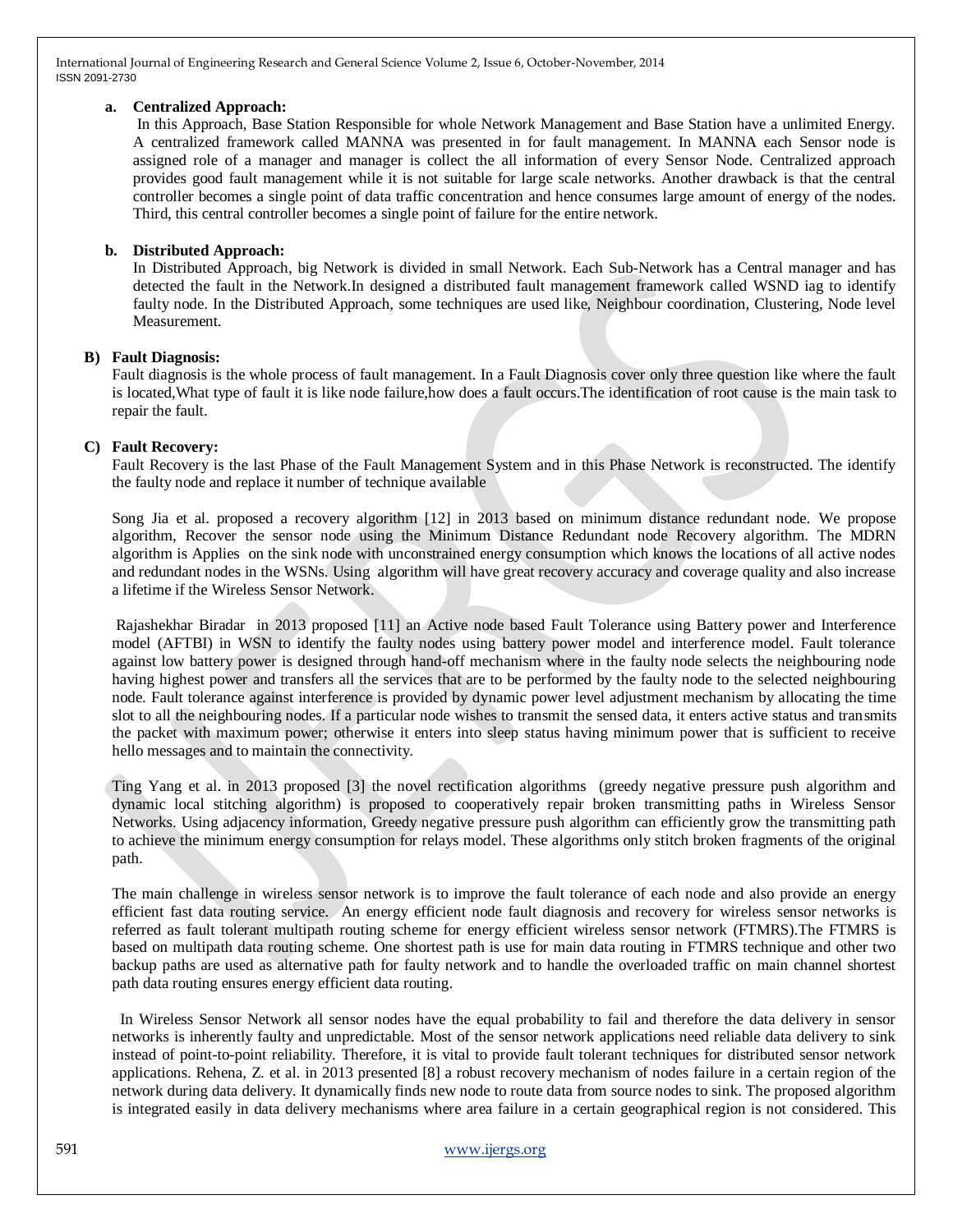recovery mechanism is focused on multiple-sink partitioned network. It is found that it quickly selects alternative node from its 1-hop neighbour list when there are no forwarding nodes available and establishes route from source to sink.

W. Guowei et al. Proposed a Dynamical Jumping Real-time Fault-tolerant Routing Protocol (DMRF).[4] When a Sensor node fails , network congestion or void region occurs then the transmission mode will going to jumping transmission mode leading to reduced transmission delay and guarantees the data to be sent to its destination within the specified time limit. Each node can dynamically adjust the jumping probabilities to increase the ratio of successful data transmission by using feedback mechanism. This Algorithm results in reduced effect of failure nodes, congestion and void region andreduced transmission delay, reduced number of control packets and higher ratio of successful transmission. Feedback mechanism is used to enhance the successful transmission Data. The feasibility proof and performance analysis are presented to testify the superiority of DMRF.

# **PROPOSED SYSTEM:**

The aim is to provide Energy efficient and cost effective communication in Wireless Sensor Networks. The proposed algorithm enhances the lifetime of a sensor nodes when a sensor node is shut down and it depends on Grade diffusion algorithm combined with the genetic algorithm. The algorithm can result are in the replacements of sensor nodes and more reused routing paths. This Algorithm also increases the number of active nodes, reduce the rate of data loss and reduced energy consumption.

# A. **Directed Diffusion Algorithm:**

Directed Diffusion algorithm is presented by c. Intanagonwiwat in 2003. In DD algorithm is a reduced a transmission count of data and energy consumption. The DD algorithm is a Query Driven transmission protocol in whichthe sensor nodes send the data back to the sink node only when it fits the queries. The Main Disadvantages of DD algorithm is energy consumption is high and no reuse the routing path .that wise this algorithm is not popular.

## B. **Grade Diffusion Algorithm:**

The Grade Diffusion (GD) algorithm is presented by H.C. Shih in 2012.The Grade Diffusion algorithm are identifies the routing path of an every sensor node and also identifies the set of neighbour node of every sensor node to reduce the transmission loading. The GD algorithm also creates a grade value, routing table, payload value, and set of neighbour node for the every sensor node. The Grade Diffusion Algorithm Updates the Routing path in Real time in the Wireless Sensor Network and the data is quickly and correctly updates.

# C. **System Architecture :**

Fault Node Recovery algorithm is based on the grade Diffusion algorithm with combination of generic algorithm. The Grade Diffusion algorithms are used in FRN Algorithm for create a grade value, payload value, neighbour value and routing table of every sensor node. In the FNR algorithm is Calculate the number of non-functioning sensor nodes in wireless sensor network at the time of operation is in process, and the parameter. *B-***th** is calculated according to Equation (1).

 The GradeDiffusion Algorithm create grade Value, payload value, routing table, set of neighbour node of every Sensor Node. If *B-***th** Value is Larger than the Zero, then FNR Algorithm is Replace by Non-Functional Sensor Node to Functional Sensor Node in the Sensor Network using a Generic Algorithm. The given Equation Find out the Bandwidth of Sensor Node.

$$
B_{\text{th}} = \sum_{i=1}^{\max(\text{Grade})} T_i
$$
  
\n
$$
T_i = \begin{cases} 1, & \frac{N_i^{\text{now}}}{N_i^{\text{original}}} < \beta \\ 0, & \text{otherwise.} \end{cases}
$$
 (1)

In (1) **Grade** is given to grade Value of Every Sensor Node.

**Nioriginal:** is the Number of Sensor Node with grade Value i.

**Ninow:** Number of Sensor Node still functioning at the current time with grade Value i.

The parameter  $\beta$  is set by the user and must have a value between 0 and 1. If the number of sensor nodes that function for each grade is less than β, Ti will become 1, and B-th will be larger than zero. Then, the algorithm will calculate the sensor nodes to replace using the genetic algorithm. The parameters are encoded in binary string and serve as the chromosomes for the GA. The elements (or bits), i.e., the genes, in the binary strings are adjusted to minimize or maximize the fitness value. The fitness function generates its fitness value, which is composed of multiple variables to be optimized by the GA. Each iteration of the GA, a predetermined number of individuals will produce fitness values associated with the chromosomes.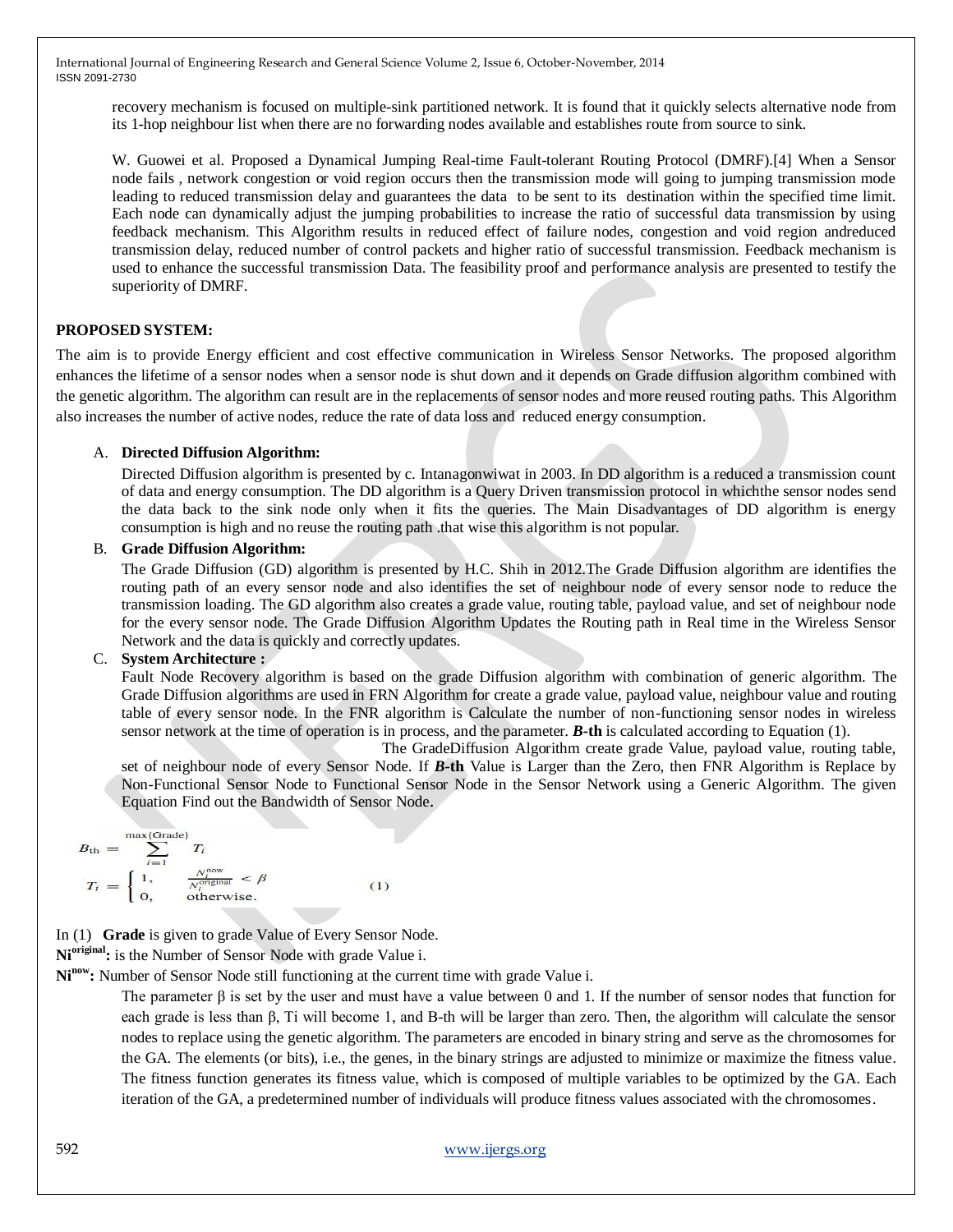# D. **Genetic algorithm** :

 GA is a search technique used in computing to find true or approximate solutions to optimization and search problems. The Genetic algorithms are categorized as global search heuristics. The genetic algorithm (GA) is a based on the natural genetic concept. Genetic algorithm is Directed random search technique deployed in 1975.

There are 5 steps in the genetic algorithm: Initialization, Evaluation, Selection, Crossover, and Mutation. This Step is most important in our algorithm. This step isimplementing after faulty Node detected in Wireless sensor Network.

#### 1) **Initialization:**

In the initialization step, the generic algorithm (GA) are Create the chromosomes. Every chromosome is an expected solution or result. The number of chromosomes is determined according to the population size, which is defined by the user. The gene is the main concept value of gene is the either 1 or 0. The length of Chromosome is calculated by number of non-functional sensor node.

|  | 9 7 10 81 23 57 34 46 |  |  |  |  |
|--|-----------------------|--|--|--|--|
|  | 0 0 1 0 1 1 0 1 1 0   |  |  |  |  |

#### **Fig 2 : Chromosome and its gene.**

In Fig. length of Chromosome is 10 and gene is either 1 or 0. A 1 mean node is replaced and 0 means node are not replaced.In above fig 10 non-function node having a length is 10 an defined by 6,9,12,27,81,57,34,53,66 etc.

# **2) Evaluation:**

The Fitness Value is calculating according to the Fitness Function. The Parameter of fitness function is chromosome and gene. The fitness function is defined over the genetic representation and measures the quality of the represented solution.

$$
f_n = \sum_{i=1}^{\max(\text{Grade})} \frac{P_i \times \text{TP}^{-1}}{N_i \times \text{TN}^{-1}} \times i^{-1}
$$

Where,

 $Ni =$  number of replaced sensor nodes and their grade value at i.

**Pi**= number of reusable routing paths from sensor nodes with their grade value at i **T N** = total number of

sensor nodes in the original WSN.

# **T P**= totalnumber of routing paths in the original WSN.

A high fitness value is sought because the WSN is looking for the most available routing paths and the least number of replaced sensor nodes

# **3) Selection:**

In the selection step, the select the chromosomes with the lower fitness values and it is currently not working. We use the elitism strategy and keep the half of the chromosomes with good fitness values and put them in the mating pool. Those node currently not working this node will be deleted and New chromosome is replace after the crossover step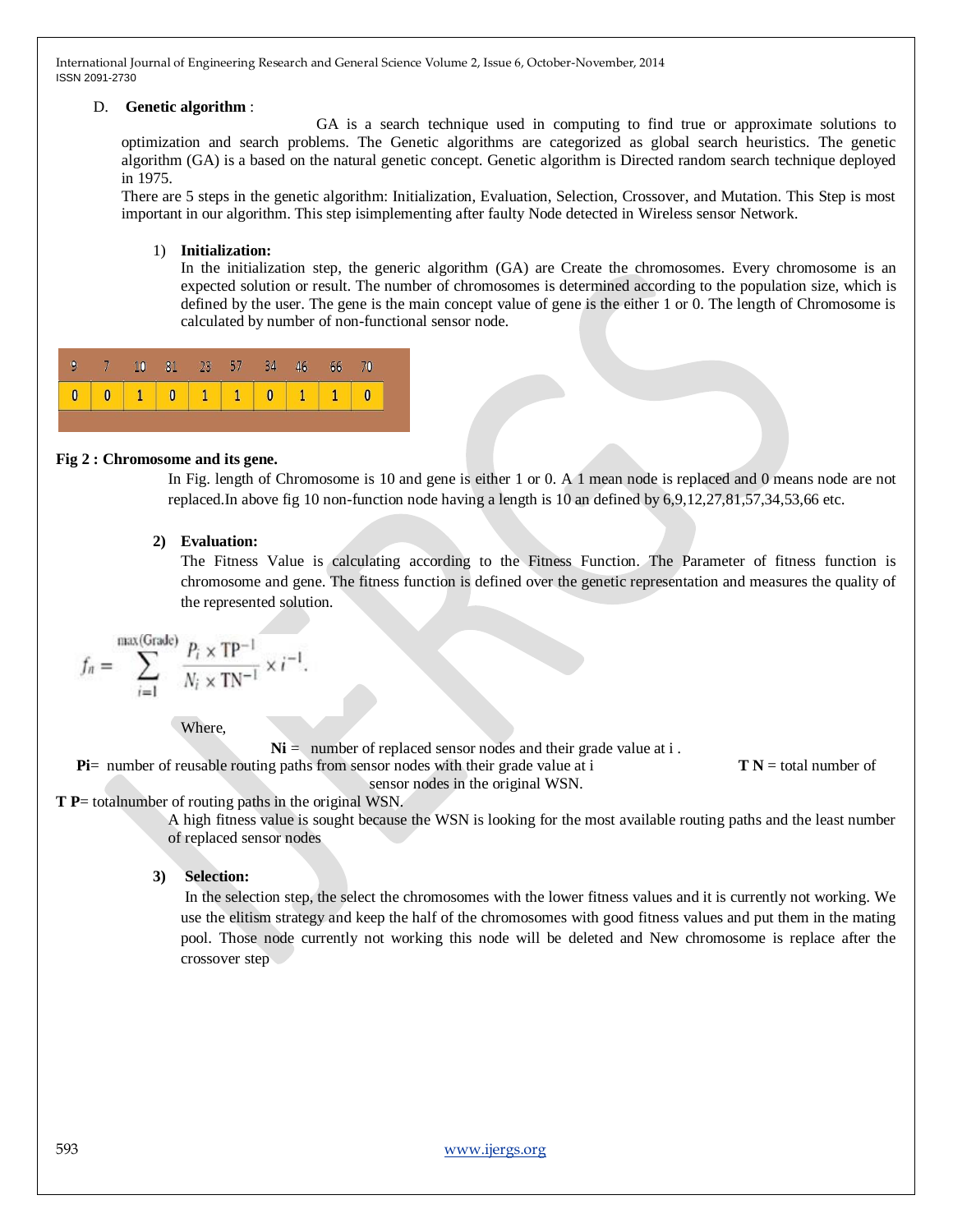

#### **Fig 3: Selection Step**

#### **4) Crossover :**

The crossover step is used in the genetic algorithm to change the individual chromosome. In this algorithm, we use the one-point crossover strategy to create new chromosomes. Two individual chromosomes are chosen from the mating pool to produce two new offspring. A crossover point is selected between the first and last genes of the parent individuals. Then, the fraction of each individual on either side of the crossover point is exchanged and concatenated. The rate of choice is made according to roulette-wheel selection and the fitness values.

| 9            |              | 10           | 81           | 23<br>4P     | 57           | 34          | 46           | 66           | 70           |
|--------------|--------------|--------------|--------------|--------------|--------------|-------------|--------------|--------------|--------------|
| $\bf{o}$     | $\mathbf o$  | 1            | $\bf{o}$     | 1            | 1            | $\bf o$     | 1            | 1            | o            |
|              |              |              |              |              |              |             |              |              |              |
|              |              | О            | o            | O            |              | o           | 1            | o            |              |
| 9            |              | 10           | 81           | 23           | 57           | 34          | 46           | 66           | 70           |
| $\mathbf{o}$ | $\mathbf{o}$ | $\mathbf{1}$ | $\mathbf{o}$ | $\mathbf{1}$ | 1            | 0           | 1            | 0            |              |
|              |              |              |              |              | $\mathbf{1}$ | $\mathbf 0$ | $\mathbf{1}$ | $\mathbf{1}$ | $\mathbf{o}$ |

# **Fig 4: Crossover Step**

#### **5) Mutation:**

In this algorithm, mutation step is to flip a gene randomly in the chromosome. The chromosome with the genes of 1 replaces the sensor node to extend the network lifetime.



## **Fig 5 : Mutation Step**

#### **6) Simulation**

The Project, the implement the Grade Diffusion (GD) Algorithms, Genetic algorithm (GA), and Fault Node Recovery (FNR) algorithm. The Various parameter such as a energy consumption in mJ, Power consumption in mW, Number of Active Node, Number of dead Node, time taken a node is calculated and comparisons of above the three algorithm with this parameter. Simulation of the proposed algorithm will be performed with the help of NS-2 and the simulation results will show how the faulty sensor nodes are recovered by using most reused paths and these results are compared with existing models.

594 www.ijergs.org